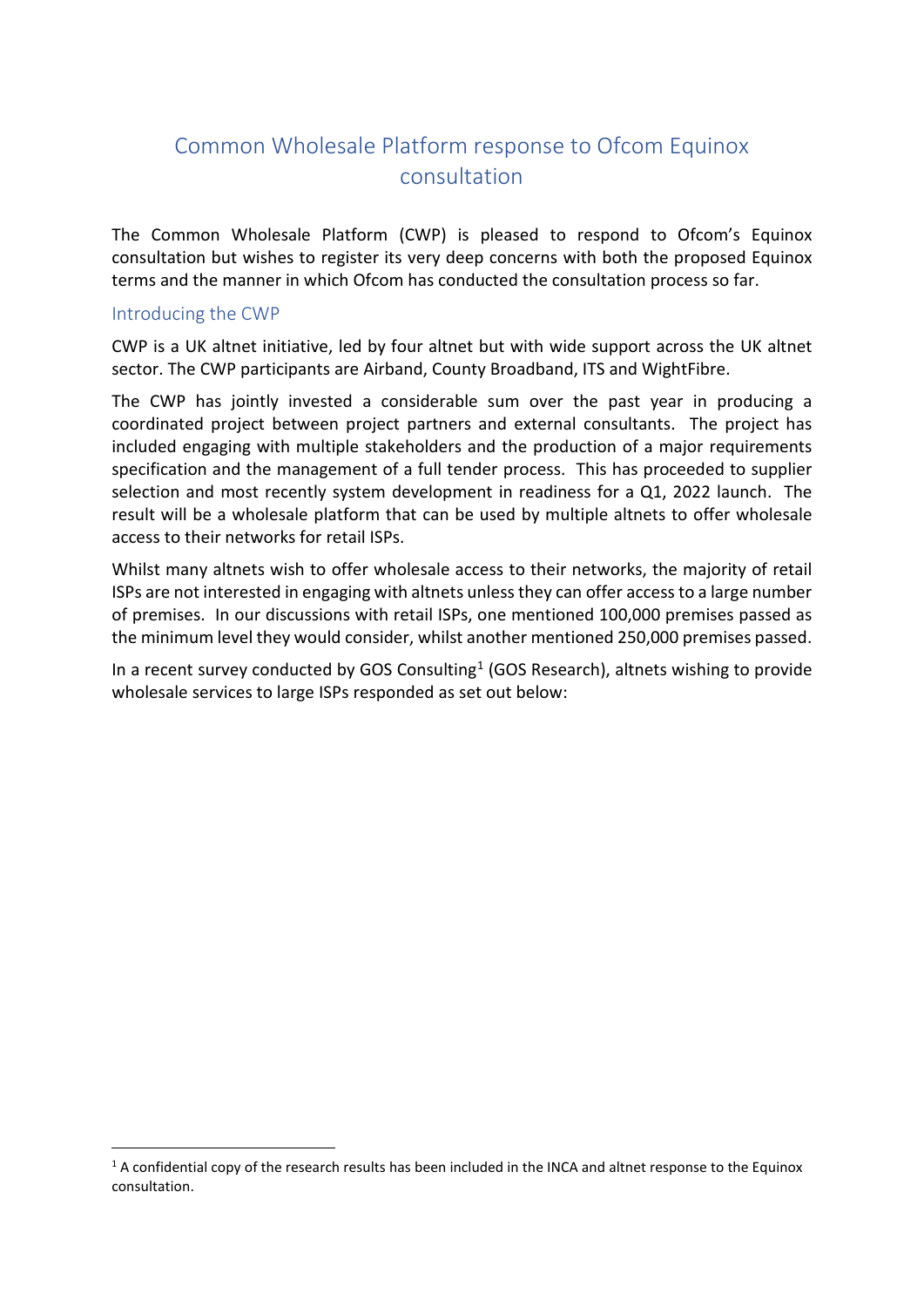### 2.2.4 If you have tried and have been unsuccessful in signing up large ISPs, what are their main reasons for not taking your services?



#### 8 responses

Source: GOS Consulting Limited ©

Similarly, a survey carried out by CWP in Q3, 2020 demonstrated the demand anticipated for a Common Wholesale Platform as follows:

Do you support the creation of a common Wholesale Platform for National CPs, or CPs of scale, to access and consume products and services offered by INO networks?



The reality is that the Equinox proposal comes at a time when the market is preparing itself to meet the challenge of wholesale delivery both in competing with the Openreach platform, and with necessity to meet the scale requirements of the larger ISPs. The vast majority of altnets are still, individually, too small to attract any interest from larger ISPs, but collectively they would become interesting to those ISPs and that is the driver behind the CWP. Recent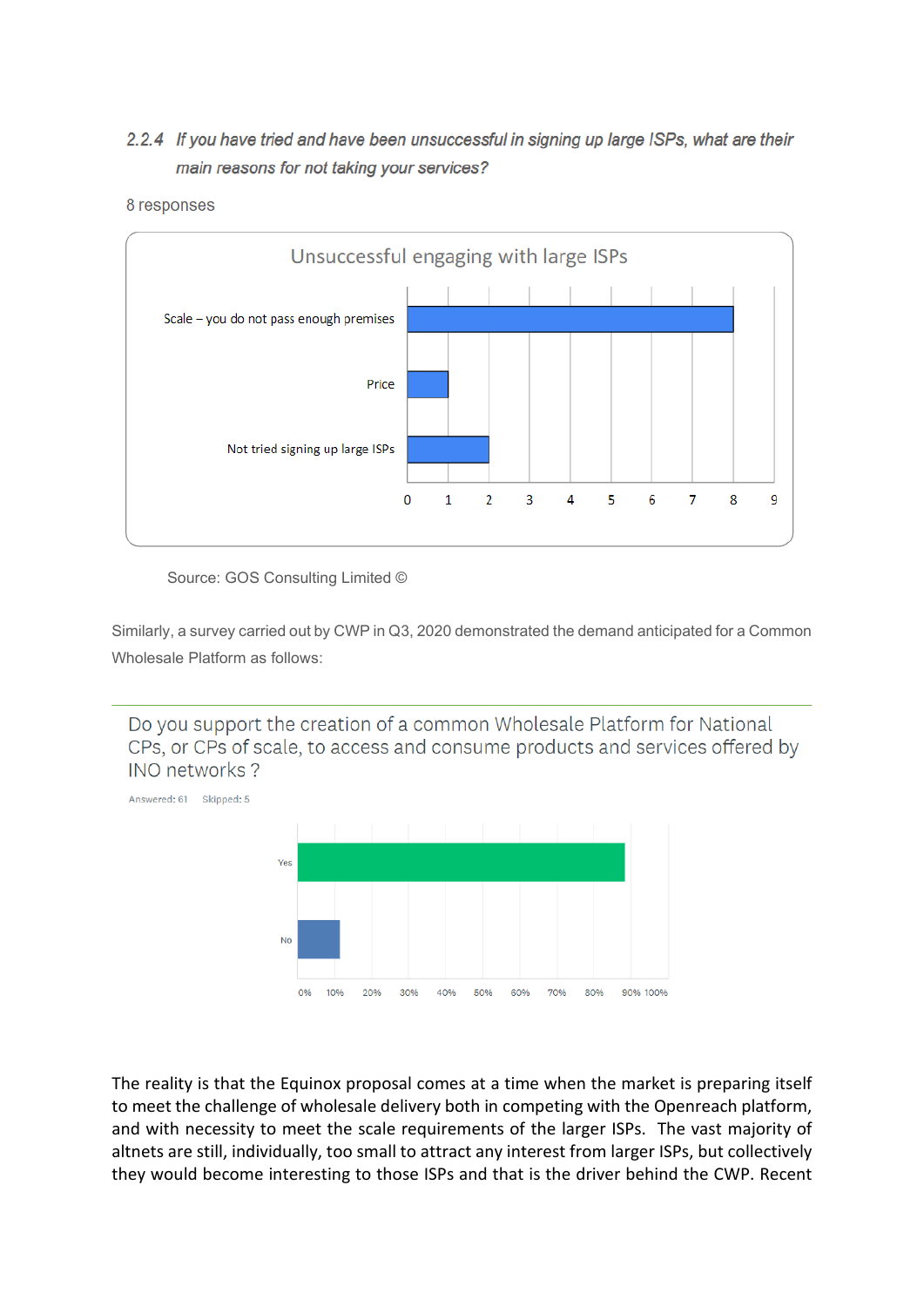$INCA$  / Point Topic research<sup>[2](#page-2-0)</sup> quantifies 2.5m homes and businesses can now connect to altnet networks.

Wholesale is important to most altnets. Although many start as retail-only provider, the vast majority plan to introduce wholesale once they have more scale. In the GOS Research, all respondents that did not currently offer wholesale stated that they plan to do so later and this is entirely supported in our own independent survey. The reasons for that vary, including the need for wholesale services to achieve the necessary scale, the wish to offer consumers choice, and the difficulty in competing with the large ISPs that offer triple- and quad-play packages that altnets cannot replicate.

As is apparent from the above, despite willingness and, in many cases, a desire, to offer wholesale services, altnets are faced with many barriers to access the wholesale market. Scale is one obvious barrier which the CWP is created to overcome, but others exist, and the introduction of Equinox would introduce further and very significant barriers that, we believe, could foreclose the wholesale market.

### Equinox

Equinox consists of several elements, whilst we have concerns with others, we focus this response on three elements that offer ISPs discounts on the  $BT^3$  $BT^3$  wholesale FTTP list prices, namely the Product Mix element, the ARPU-related revenue share element, and the New to Network (NTN) element.

#### The Product Mix element

This element offers up-to 30% of BT's wholesale FTTP list prices if the ISP orders to BT for gualifying new connections<sup>[4](#page-2-2)</sup> consist of at least 80% FTTP orders. The issues with this element have been highlighted in INCA and altnet submissions to Ofcom over the past two months since the publication of the proposed Equinox offer<sup>[5](#page-2-3)</sup>. CWP agrees with the issues detailed in those other submissions and the CWP founders have participated actively in the formulation of those submissions.

it is our view that the Product Mix element is likely to foreclose the wholesale market. ISPs already find it challenging to start using multiple wholesale providers, but as we are working to overcome those barriers the Product Mix now introduces a risk to the ISPs that, if they use the CWP (or individual altnets) that increases the risk that they will not meet the 80% threshold and thus loose all those rental discounts nationally.

In our view, ISPs are risk-averse and cannot afford to have a substantially higher cost base then their competitors. As using altnets is already a challenge, this additional (and very substantial) risk will likely tip them towards the safety of just continuing to use BT.

<span id="page-2-0"></span><sup>&</sup>lt;sup>2</sup> [Investment in independent operators crucial to creation of Gigabit Britain | INCA](https://www.inca.coop/news/point-topic-2021)

<span id="page-2-1"></span><sup>&</sup>lt;sup>3</sup> When we refer to BT, we mean BT and/or Openreach. As BT is the entity that has been found by Ofcom to have SMP, we believe it is most appropriate to refer to BT.

<span id="page-2-2"></span><sup>4</sup> Qualifying new connections are connections to premises that have been released by BT as ready for service for FTTP.

<span id="page-2-3"></span><sup>&</sup>lt;sup>5</sup> The INCA and altnet CfI response can be found here:

https://www.ofcom.org.uk/ data/assets/pdf file/0023/222980/INCA-and-Altnets.pdf. The follow-up response submitted after a meeting with Ofcom is re-submitted as an annex to the main INCA and altnet response and will be published alongside that document.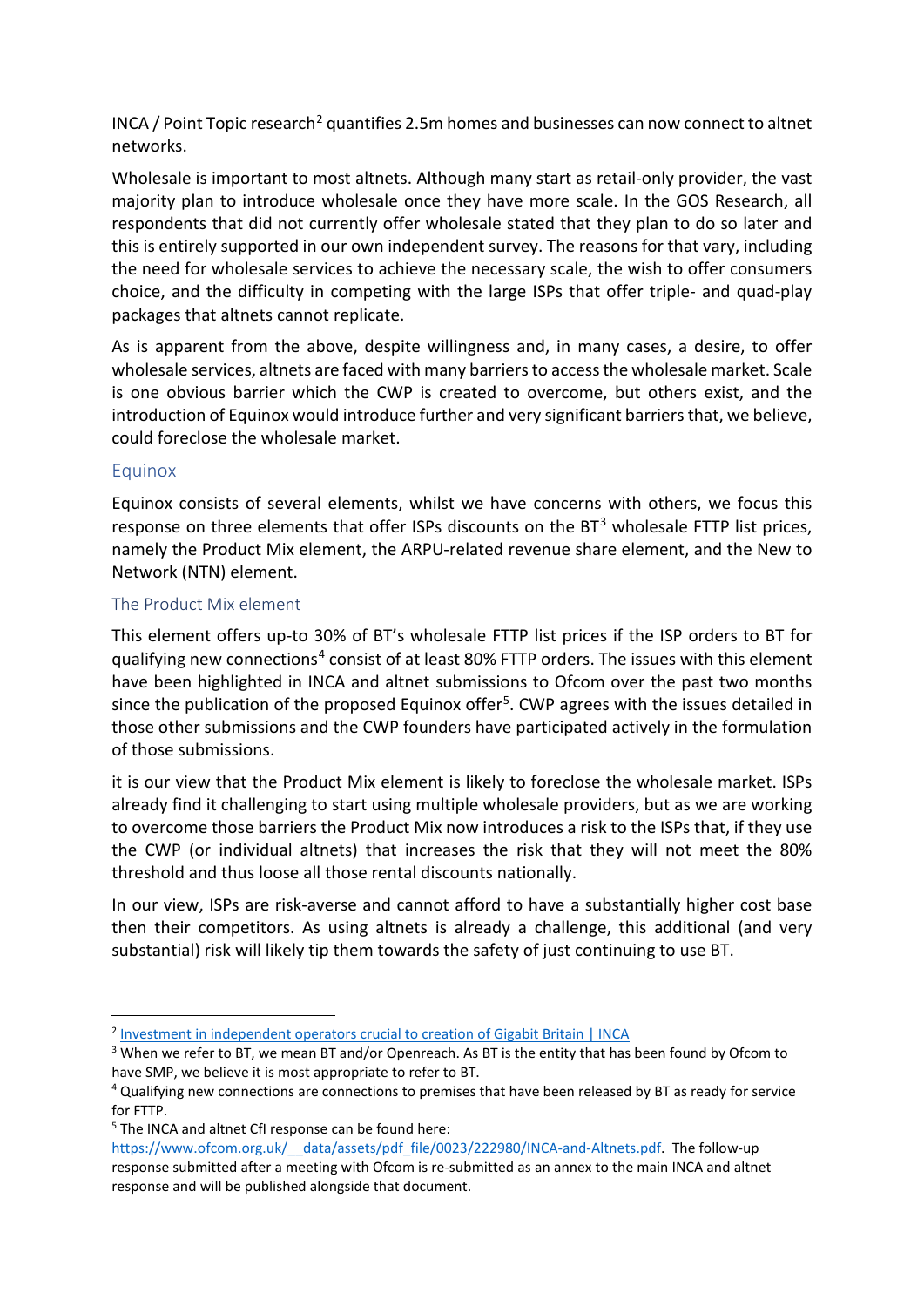If ISPs do consider altnets they will expect altnets to offer prices significantly below the discounted BT process, in order to attract the business of the ISP.

#### The ARPU-related revenue share element (ARPU element)

This element offers a 50% revenue share to ISPs whose ARPU on qualifying new connections with BT exceeds £17/month. that threshold reduces over time at CPI-2%, whereas rental prices for higher speed connections reduce by CPI-1.25% only. this results in the ARPU threshold becoming easier to reach over time, which is strongly loyalty-inducing.

For altnets, this means that those ISPs that decide to consider using the CWP or individual altnets (despite the risk of not meeting the Product Mix 80% FTTP threshold), those ISPs will be anticipating what overall reduction they will likely achieve by exceeding the ARPU threshold and demanding that altnets offer lower prices in that in order to entice the ISPs over to their networks. This puts further downwards pressure on altnet wholesale pricing in order to attract the ISPs.

#### The NTN element

The NTN element allows ISPs to offer a 12-months rental discount to retail customer that move from an altnet network to the BT network. the rental discount offers customers the 550Mbps service for the rental price of the 160Mbps service for 12 months.

Although the NTN element appears to be primarily targeted at tempting away retail customers that are currently connected to altnets (which we believe has exactly the same effect as a geographically targeted discount and must therefore be blocked by Ofcom), this element also has an impact on the wholesale market.

Any ISP using altnet networks will want to compete with ISPs using BT's network and will demand that the altnets match and better any offers made by Openreach. The NTN element will therefore result in yet another reduction in the wholesale prices altnets can expect ISPs to pay to use their networks.

### The compound effect of the three Equinox elements

The Product Mix element would be a significant deterrent to ISPs using altnet wholesale services, simply due to the increased risk that the ISP would not meet the 80% FTTP product mix threshold and thus loose up-to 30% discounts from BT and as a result being at a competitive disadvantage compared to ISPs that use BT only.

If any ISPs do decide to proceed with using altnet access, their pricing demands will be extremely challenging in order to in any way compensate for the increased risk. this means that altnets would need to meet the prices the ISP anticipates it would achieve from BT and then better them by between 10 and 20%.

In the GOS Research, 71% of respondents stated that the anticipation of equinox had already resulted in changes in their negotiations with ISPs. Those changes included demands for lower prices and simply stalling negotiations until the ISP was certain whether the Equinox offer would be allowed to proceed.

# Ofcom's conduct

The INCA and altnet response sets out detailed observations and critique of Ofcom's conduct with regards to the introduction of the Equinox offer. The CWP agrees with those